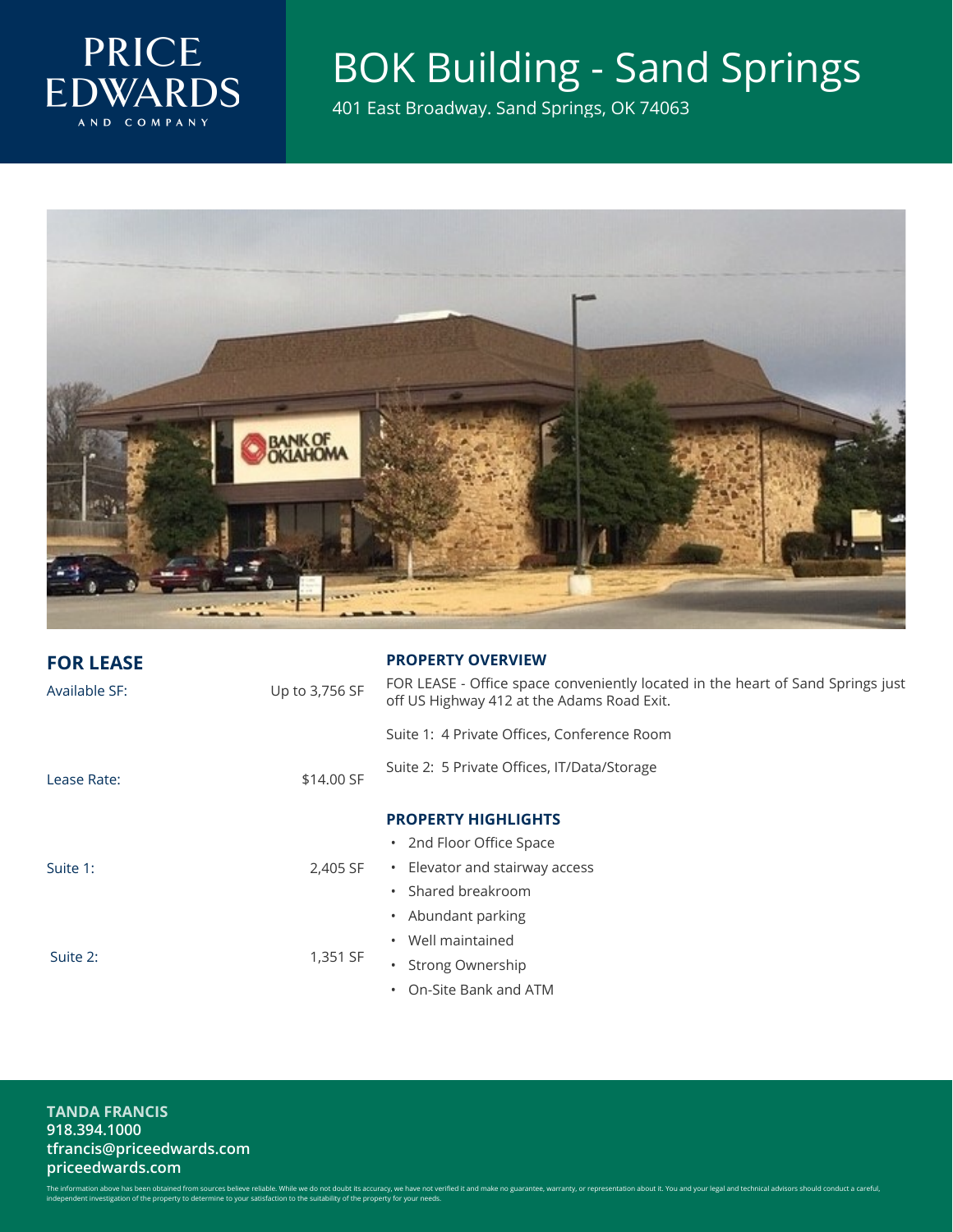

## BOK Building - Sand Springs

401 East Broadway. Sand Springs, OK 74063







**TANDA FRANCIS** 918.394.1000 tfrancis@priceedwards.com priceedwards.com

The information above has been obtained from sources believe reliable. While we do not doubt its accuracy, we have not verified it and make no guarantee, warranty, or representation about it. You and your legal and technic